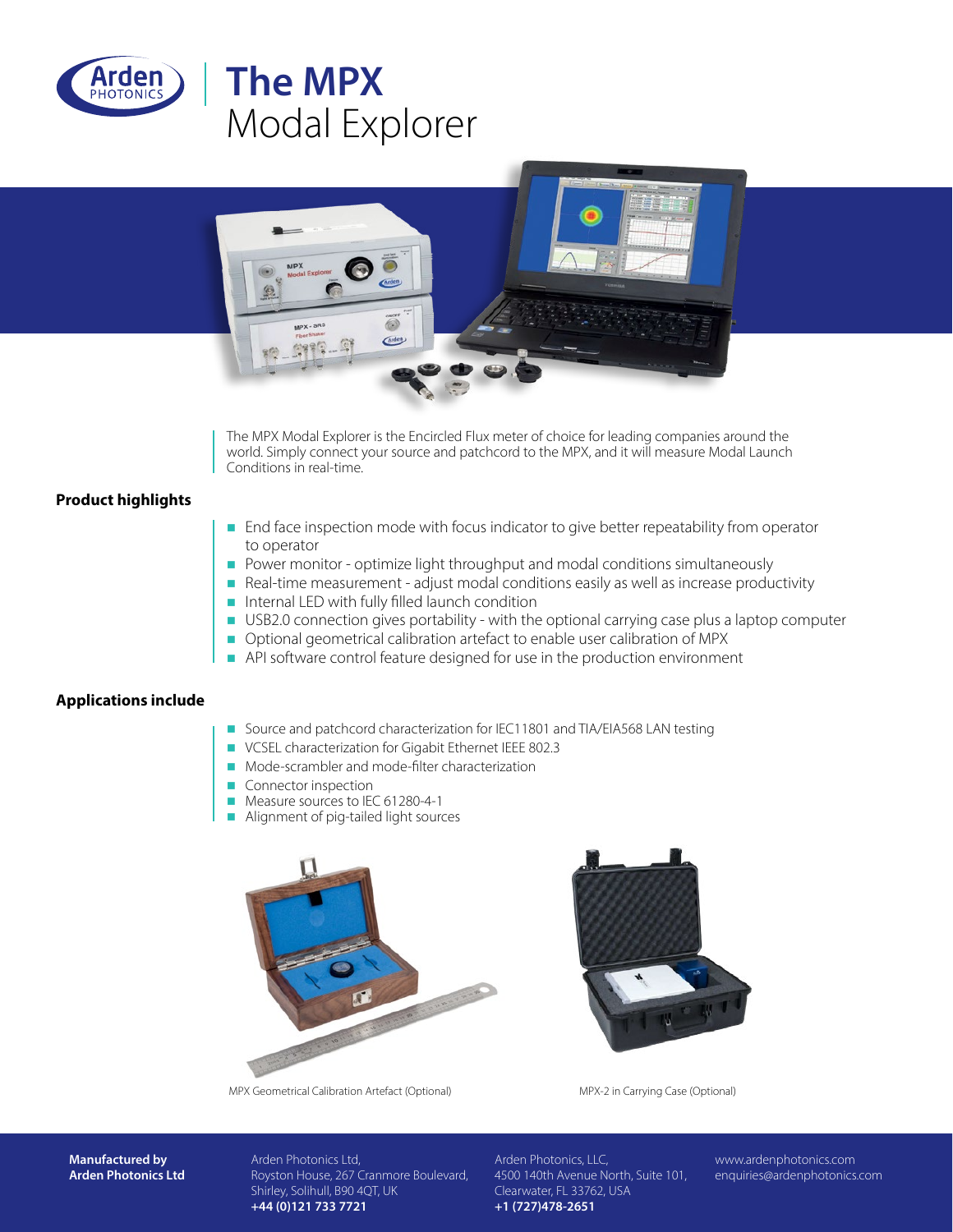

# **The MPX** Modal Explorer



Screenshot of MPX Modal Explorer

## **Technical Specification**

|                                                         | MPX-1                                                                                                                 | $MPX-2$                                                                                                                 |
|---------------------------------------------------------|-----------------------------------------------------------------------------------------------------------------------|-------------------------------------------------------------------------------------------------------------------------|
| Wavelength                                              | 850nm (Encircled Flux measurement range is<br>from 400 to 1100nm but End Face Inspection and<br>Focusing is at 850nm) | 1300nm (Encircled Flux measurement range is<br>from 900 to 1700nm but End Face Inspection and<br>Focusing is at 1300nm) |
| <b>Size</b>                                             | 260mm (W) x 270mm (D) x 90mm (H)<br>$10''$ (W) x $10.5''$ (D) x $3.5''$ (H)                                           | 260mm (W) x 390mm (D) x 110mm (H)<br>$10''$ (W) $\times$ 15" (D) $\times$ 4.5" (H)                                      |
| Weight                                                  | 2.5kg / 5.5lb                                                                                                         | 7.0g / 15.5lb                                                                                                           |
| <b>Dynamic Range</b>                                    | 60dB                                                                                                                  | >60dB                                                                                                                   |
| <b>Image Sensor</b>                                     | CCD array, 12 bit, 4.65µm square pixels                                                                               | InGaAs array, 12 bit, 30.0µm square pixels                                                                              |
| <b>Maximum core diameter</b>                            | 110um                                                                                                                 | $110 \mu m$                                                                                                             |
| Maximum source power                                    | Approx 10mW (depends on power density,<br>fiber type etc.)                                                            | Approx 10mW (depends on power density,<br>fiber type, etc.)                                                             |
| Input connector adaptors<br>available                   | Universal 2.5mm ferrule; LC (both supplied as<br>standard) FC, ST, SC, MTP, Bare fiber (optional)                     | Universal 2.5mm ferrule; LC (both supplied as<br>standard) FC, ST, SC, MTP, Bare fiber (optional)                       |
| <b>End Face Inspection and Focusing</b>                 | 850nm I FD                                                                                                            | 1300nm LED                                                                                                              |
| <b>Built-in reference source</b>                        | 850nm LED, FC connector, over-filled (110µm core<br>diameter; 0.37 N.A.)                                              | 1300nm LED, FC connector, over-filled (110µm core<br>diameter; 0.37 N.A.)                                               |
| Power                                                   | External switched mode power supply (supplied)                                                                        | External switched mode power supply (supplied)                                                                          |
| <b>Connection to computer</b>                           | USB 2.0 (USB B to USB A: 2m cable supplied)                                                                           | USB 2.0 (USB B to USB A: 3m cable supplied)                                                                             |
| <b>Computer requirements</b><br>(minimum specification) | 2GB RAM; USB 2.0 port - NOTE system may not<br>work with USB 3                                                        | 2GB RAM; USB 2.0 port - NOTE system may not<br>work with USB 3                                                          |
| <b>Operating systems supported</b>                      | Windows 7 / 8 / 10, 32bit or 64bit                                                                                    | Windows 7 / 8 / 10, 32bit or 64bit                                                                                      |
| <b>Operating Temperature</b>                            | $0^{\circ} - +50^{\circ}$ C                                                                                           | $0^{\circ} - +50^{\circ}$ C                                                                                             |
| <b>Humidity</b>                                         | 5% - 95%, relative, non-condensing                                                                                    | 5% - 95%, relative, non-condensing                                                                                      |

**Manufactured by Arden Photonics Ltd** Arden Photonics Ltd, Royston House, 267 Cranmore Boulevard, Shirley, Solihull, B90 4QT, UK **+44 (0)121 733 7721**

Arden Photonics, LLC, 4500 140th Avenue North, Suite 101, Clearwater, FL 33762, USA **+1 (727)478-2651**

www.ardenphotonics.com enquiries@ardenphotonics.com